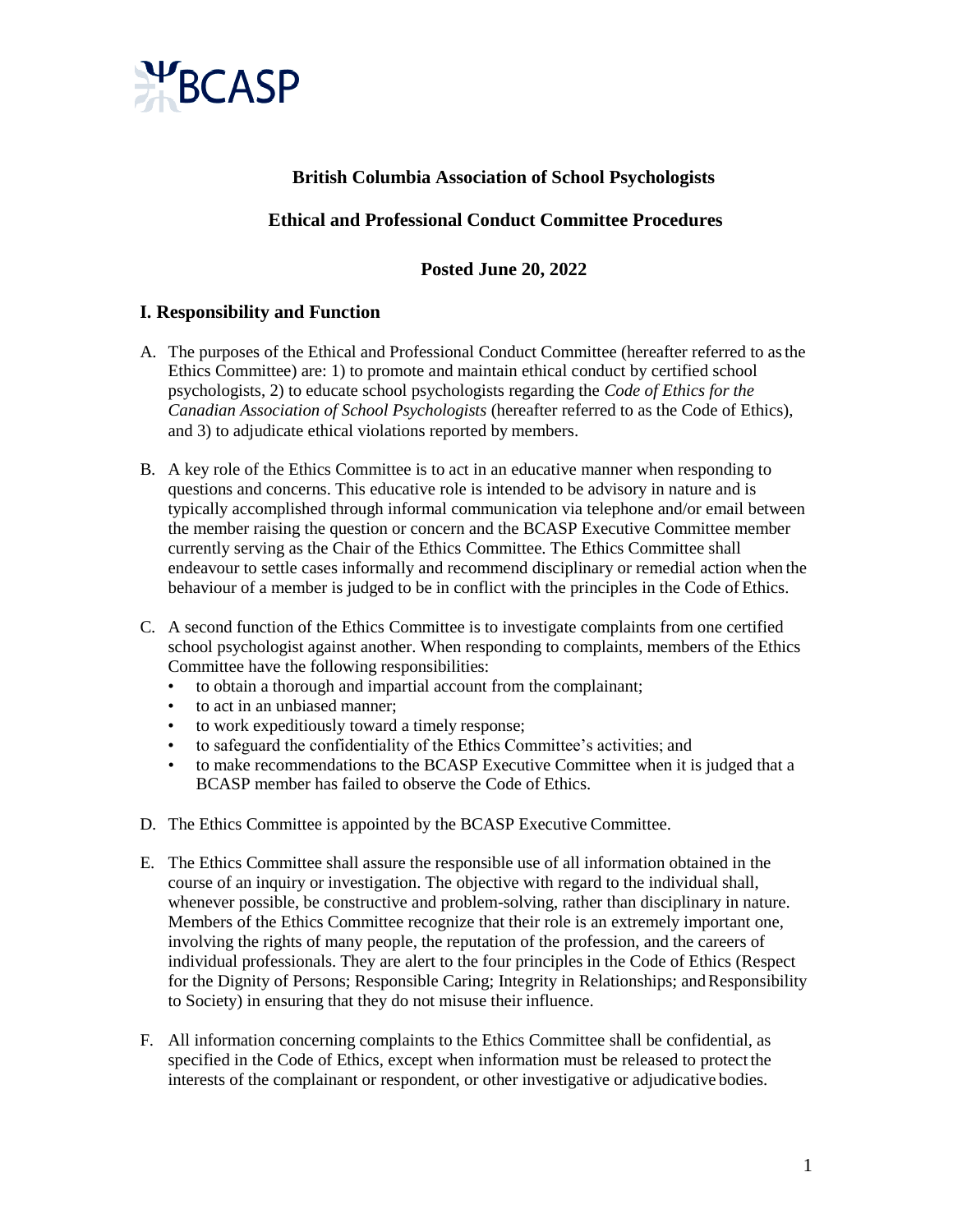

## **II. Scope and Authority**

- A. The Ethics Committee shall address issues raised when ethical principles are in conflict in an investigatory, advisory, educative, and/or remedial role. What constitutes conflict of ethical principles shall be determined on the basis of the provisions of the Code of Ethics and any published advisory opinions that from time to time are developed by the Ethics Committee and ratified by the Executive Committee. In applying the principles, the authorized opinions of those charged by BCASP with the administration and interpretation of the ethical principles shall be binding on all BCASP members.
- B. When conducting its operations, the Ethics Committee shall utilize applicablegovernmental laws, the BCASP Constitution and Bylaws, the Code of Ethics, and the procedures in this document to formulate its actions and make decisions.

### **III. Complaints and Inquiries to the Committee**

- A. The Ethics Committee shall recognize and respond to all complaints and inquiries from BCASP members in accordance with these procedures. Anonymous letters and phone calls will not be recognized. Complaints by members that are judged by the Ethics Committee to be frivolous or revengeful may be cause for action against the complainant.
- B. An inquiry may be informally handled, referred elsewhere when appropriate, or the Ethics Committee Chair may request that the complaint be formally submitted through completion of the complaint form (available on the BCASP website). A formal complaint shall consist of a completed *Complaint Alleging Ethical Principles which are in Conflict on the Part of a School Psychologist* form sent by certified mail to the attention of the Chair of the Ethics Committee. As an attachment to the complaint form, the complainant shall be asked to sign a release acknowledging that his/her name be revealed to the respondent.
- C. The individual filing the complaint shall complete the complaint form describing the alleged misconduct and indicating the ethical principles that appear to be violated. Such written statements shall be signed by the complainant. BCASP will maintain appropriate records regarding the number and nature of all written complaints filed against BCASP members.
- D. Relevant materials associated with completed adjudication processes will be stored and maintained (either on paper or electronically) by BCASP for a period of five (5) years after the matter is closed. Adjudication materials to be maintained will include recordsassociated with the initial complaint; all written correspondence between members/designees of the Ethics Committee and complainants or respondents; summaries of meetings or phone conferences held to discuss the complaint; final Ethics Committee recommendations and decisions relative to the complaint; and summaries of Ethics Committees activities and decisions relative to the complaint. Adjudication materials will remain confidential with restricted access. In cases in which a member loses membership, these records will be kept indefinitely. Additionally, the name, date, nature of the written complaint and any action taken will be maintained confidentially by BCASP.
- E. Upon receipt of a written statement outlining the details of an alleged misconduct, theEthics Committee shall expeditiously do the following: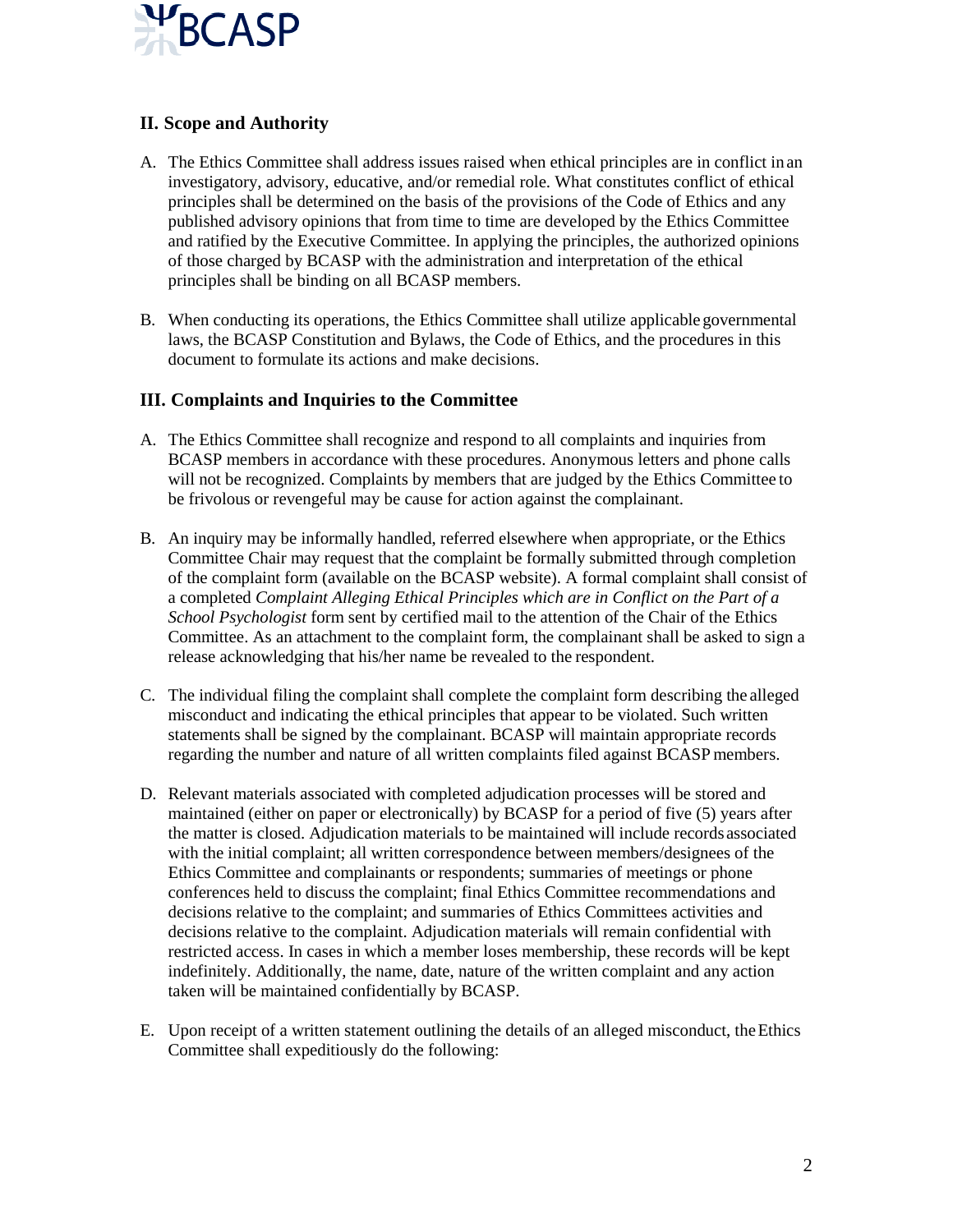

1. Determine if the individual against whom the complaint is made (hereafter referred to as the respondent), is a member of BCASP. If the respondent is not a member of BCASP, the complainant shall be so advised and alternative procedures may be suggested.

If the respondent is a member of BCASP, the Ethics Committee, with any advisory opinions deemed necessary, shall review the complaint. If it is determined that the alleged misconduct, even if true, would not constitute and actual violation of the Code of Ethics, the Chair shall notify the complainant to advise him/her that the allegation will not be investigated by the Ethics Committee.

- 2. If the information obtained from the complainant is insufficient to make a determination regarding the alleged misconduct, the Chair may send a written request to the complainant, asking for clarification and/or additional information as would be needed to make such a determination.
- 3. The Ethics Committee shall not act on an anonymous complaint. However, the Ethics Committee is empowered to use its judgment and to proceed on its own volition when it appears that ethical principles are in conflict and that the action in the complaint has the potential to injure BCASP or its membership; or to adversely affect BCASP's reputation; or that is clearly inconsistent with or destructive to the purposes of BCASP as stated in the constitution. In those situations, in which the complainant is involved in ahierarchical relationship (e.g., professor-student, supervisor-supervisee) the Ethics Committee may act on behalf of the complainant and the identity of the complainant shall remain confidential.

### **IV. Ethics Committee Investigations**

- A. When the decision is made to investigate a complaint, the Ethics Committee Chair shall expeditiously inform the respondent, in writing, by certified mail, with the envelope marked "confidential," that a complaint has been filed against him/her. This letter shall describe the nature of the complaint, indicate the principle(s) that appear to have been violated, and request the respondent's cooperation in obtaining a full picture of the circumstances that led to the allegations. The respondent will be advised of the online address where electronic copies of the BCASP Standards for Professional Practice, the Ethical and Professional Conduct Committee Procedures, and any pertinent advisory opinions of the Ethics Committee may be accessed. In instances where the respondent does not have access to online resources, copies of the above-mentioned documents will be provided. Ordinarily the respondent shall be informed of the name of the complainant.
- B. The respondent shall be asked to provide a written statement outlining his/her view ofthe situation and provide any supporting evidence/documentation pertinent to the complaint.
- C. Whenever possible, the Ethics Committee shall attempt to resolve differences privately and informally through further correspondence with all parties involved. An attempt shall be made to bring about an adjustment through mediation efforts in the interest of correcting a general situation or settling the particular issues between the parties involved. If differences cannot be resolved, the Ethics Committee will proceed with further investigation. The Ethics Committee Chair may, at his/her discretion, assign a case manager from among the Ethics Committee members.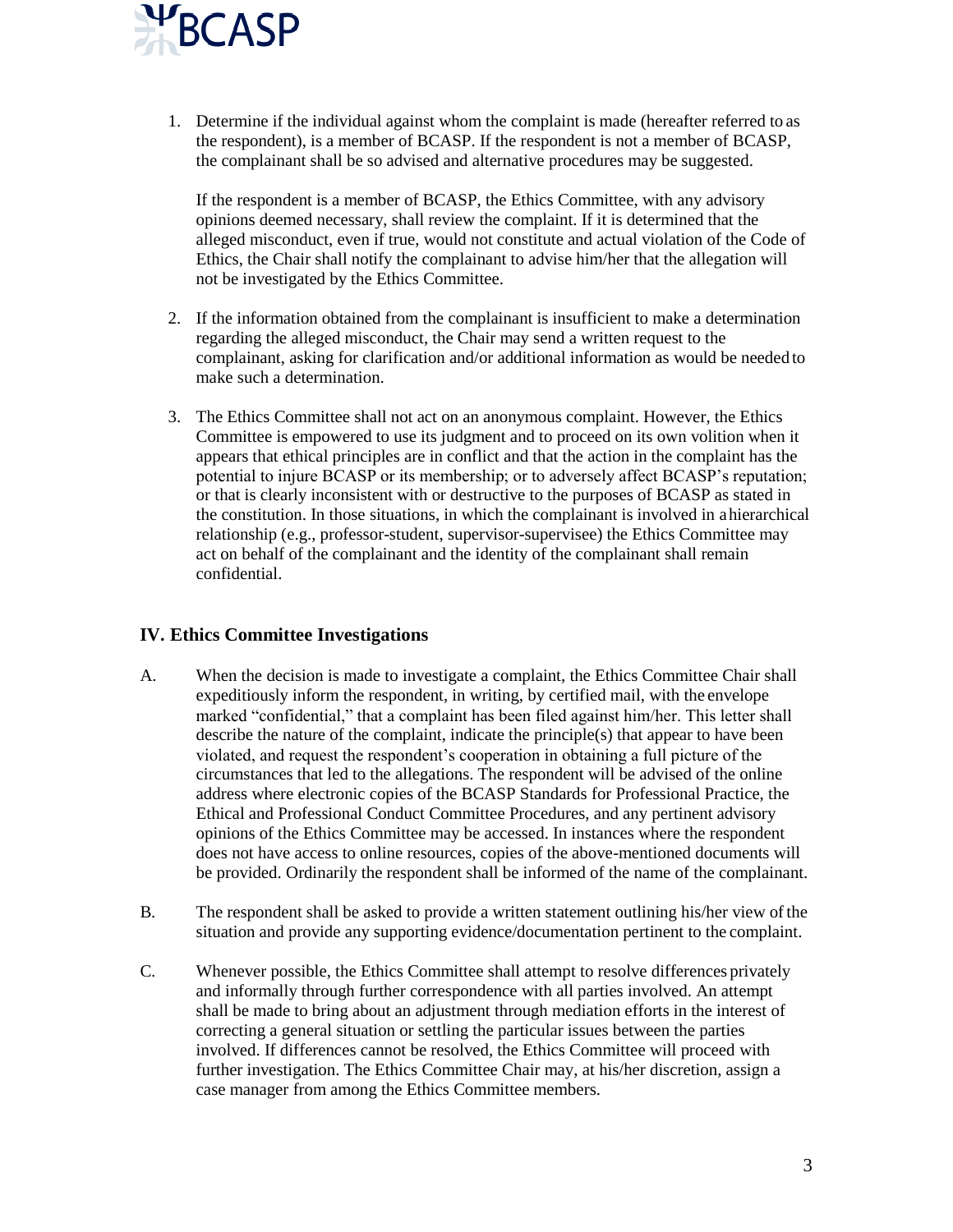

- D. If the respondent does not respond to the original inquiry within 30 days, a follow-up letter shall be sent to the respondent by certified mail, marked "confidential," with a return receipt requested.
- E. If the respondent refuses to reply to the Ethics Committee inquiry or otherwise cooperate with the Ethics Committee, the Ethics Committee may continue its investigation, noting in the record the circumstances of the respondent's failure to cooperate. The Ethics Committee Chair shall also inform the respondent that his/her lack of cooperation may result in action which could eventuate in his/her being expelled from membership in BCASP in accordance with the bylaws of the organization.
- F. The complainant and respondent will be appraised when a final recommendation has been submitted by the Ethics Committee to the Executive Committee. They may also, at the discretion of the Ethics Committee, be provided with information associated with decisions made regarding the complaint at specified times during the adjudication process.
- G. In general, if the complainant wishes to withdraw the complaint, the inquiry is terminated, except in extreme cases where the Ethics Committee feels the issues in the case are of such importance as to warrant completing the investigation in its own right.
- H. BCASP will not recognize a respondent's resignation from membership while there is a complaint pending before the Ethics Committee unless he/she submits an affidavit stating that:
	- 1. The resignation is voluntary;
	- 2. He/she is aware of a pending investigation into allegations of misconduct; and
	- 3. He/she acknowledges that the material facts upon which the complaint is based are true and cannot be defended.
- I. The Ethics Committee shall review all relevant materials and determine whether:
	- 1. The case shall be closed;
	- 2. Further investigation by correspondence is indicated;

3. The respondent and/or complainant shall be asked to appear before the Ethics Committee;

4. The Ethics Committee is ready to make recommendations to the Executive Committee: or

5. Some other action or a combination thereof shall be taken.

### **V. Ethics Committee Recommendations**

- A. When the Ethics Committee has obtained sufficient information to reach a decision, the Ethics Committee shall prepare detailed recommendations and forward them, in writing, to the Executive Committee for review. The Executive Committee shall then decide on a course of action, and advise the respondent in writing, which may include one or more of the following:
	- education
	- mediation
	- supervision
	- letter of direction
	- expulsion from BCASP
	- other action as judged appropriate to the case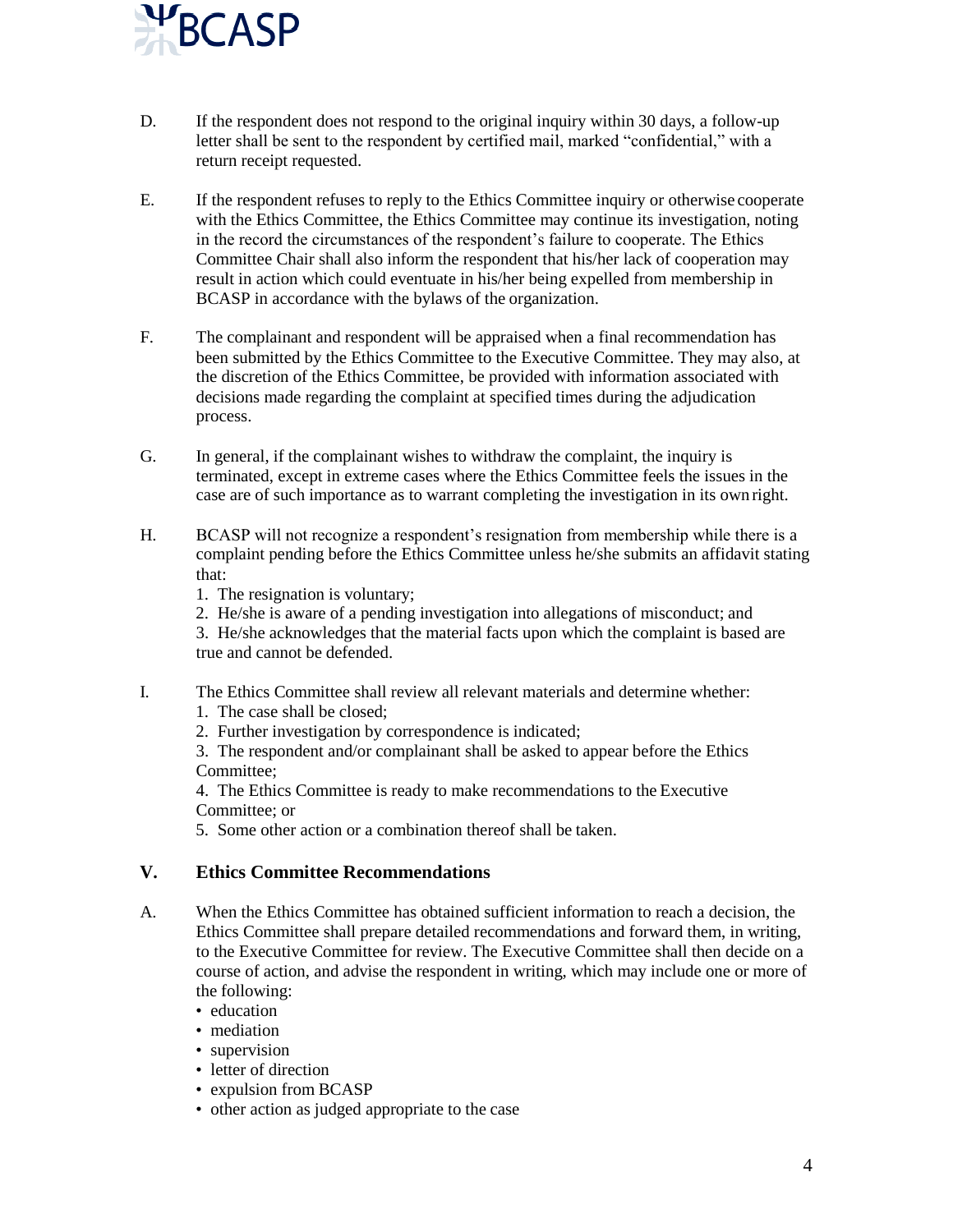

B. An appeal may be directed to the Executive Committee if: 1. the recommendations of the Ethics Committee do not lead to resolution ofthe problem;

2. the Executive Committee does not accept the recommendation of the Ethics Committee; or

3. the respondent formally requests such a hearing after the Executive Committee has rendered a decision.

C. In the event that the Executive Committee does not adopt the recommendations of the Ethics Committee, the case is referred back to the Ethics Committee for further review and revised recommendations or forwarded to an Independent Appeals Committee.

### **VI. Independent Appeals Committee**

- A. Following receipt of a statement of the charges against him/her and a statement of the Executive Committee's decision, the respondent has the right to request from the President of BCASP a hearing on the charges. This request must be made within 30 days after the respondent's receipt of the Executive Committee's decision.
- B. In the event of an appeal, the Executive Committee may establish an Independent Appeals Committee which will include no members of the Ethics Committee havingany prior connection to the case.
- C. In instances where an Independent Appeals Committee is selected, the President shall appoint a chairperson for the group who shall conduct the hearing and assure that the procedures are properly observed. There shall be no communication between the members of the Independent Appeals Committee and the Ethics Committee or any ofits representatives prior to the hearing itself.

### **VII. Resolution of Ethical Complaints**

- A. At the conclusion of the hearing, the Independent Appeals Committee shall expeditiously issue its report and recommendations to the Executive Committee.
- B. The Executive Committee shall then decide on a course of action, and advise the respondent in writing, which may include one or more of the following:
	- education
	- mediation
	- supervision
	- letter of direction
	- expulsion from BCASP
	- other action as judged appropriate to the case
- C. The decision of the Executive Committee following review of the recommendations of the Independent Appeals Committee shall be final.